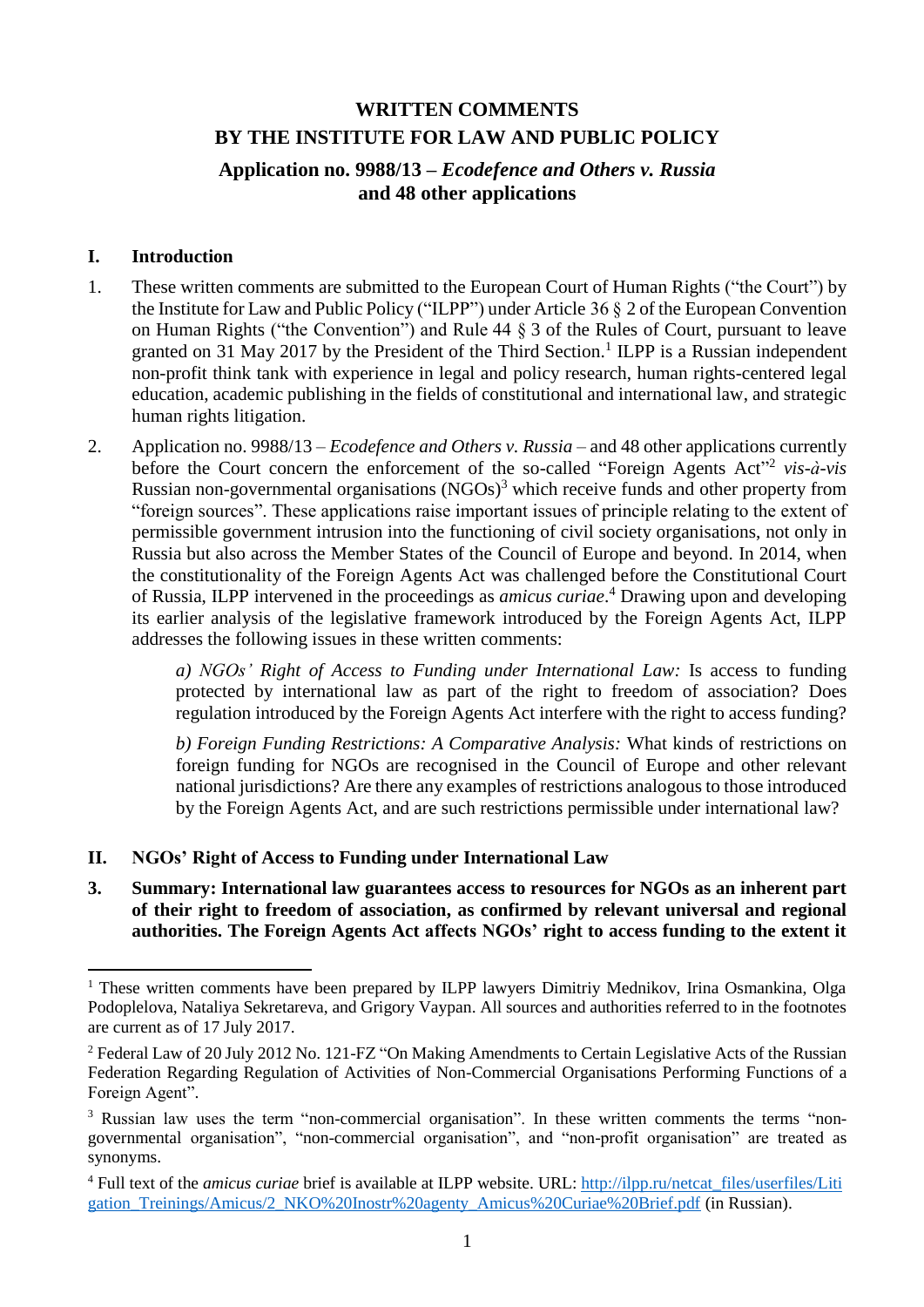**discourages reliance on foreign funding, puts additional financial and administrative burdens on those NGOs which receive and use foreign funding, and imposes special penalties for failure to comply with these restrictions.**

#### *1) United Nations Framework*

- 4. Article 22 § 1 of the International Covenant on Civil and Political Rights ("ICCPR", "Covenant") provides that "everyone shall have the right to freedom of association with others, including the right to form and join trade unions for the protection of his interests." The Human Rights Committee has observed that Article 22 of the ICCPR encompasses not only the right to form an association but also "the right of such an association freely to carry out its statutory activities."<sup>5</sup> Building on these provisions the United Nations Special Rapporteur on the rights to freedom of peaceful assembly and of association concluded in his 2013 Report that "fundraising activities are protected under [A]rticle 22 of the Covenant."<sup>6</sup>
- 5. In addition to the ICCPR, a number of United Nations instruments and institutions recognise that the right to freedom of association includes the right to have access to resources (such as funding) for the purpose of establishing and running an association. In particular, Article 6(f) of the Declaration on the Elimination of All Forms of Intolerance and of Discrimination Based on Religion or Belief explicitly refers to the freedom "[t]o solicit and receive voluntary financial and other contributions from individuals and institutions."<sup>7</sup> Article 13 of the Declaration on the Right and Responsibility of Individuals, Groups and Organs of Society to Promote and Protect Universally Recognised Human Rights and Fundamental Freedoms ("Declaration on Human Rights Defenders") similarly proclaims: "Everyone has the right, individually and in association with others, to solicit, receive and utilize resources for the express purpose of promoting and protecting human rights and fundamental freedoms through peaceful means."<sup>8</sup> The Special Rapporteur on the situation of human rights defenders has noted that "[t]he right to access funding is an inherent element of the right to freedom of association, which is contained in major human rights instruments."<sup>9</sup>
- 6. Finally, other international human rights treaty bodies such as the Committee on the Elimination of All Forms of Discrimination Against Women,<sup>10</sup> the Committee on the Rights of the Child,<sup>11</sup> and the Committee on the Elimination of Racial Discrimination<sup>12</sup> have highlighted the importance of eliminating restrictions on civil society organisations' access to funding.

**<sup>.</sup>** <sup>5</sup> HRC, *Viktor Korneenko et al. v. Belarus*, Communication No. 1274/2004, UN Doc. CCPR/C/88/D/1274/2004 (2006), para. 7.2.

<sup>6</sup> Report of the Special Rapporteur on the Rights to Freedom of Peaceful Assembly and of Association, Maina Kiai, UN Doc. A/HRC/23/39 (2013), para. 16 ("Report of the Special Rapporteur, Maina Kiai (2013)").

<sup>7</sup> UN GA Res. 36/55, UN Doc. A/RES/36/55 (1981).

<sup>8</sup> UN GA Res. 53/144, UN Doc. A/RES/53/144 (1999).

<sup>9</sup> Report of the Special Rapporteur on the situation of human rights defenders, Margaret Sekaggya, UN Doc. A/66/203 (2011), para. 68.

<sup>&</sup>lt;sup>10</sup> CEDAW, Concluding Observations: Algeria, UN Doc. CEDAW/C/DZA/CO/3-4 (2012), para. 20; CEDAW, Report of the Committee on the Elimination of All Forms of Discrimination Against Women on its Twenty Second Session, UN Doc. A/55/38 (2000), p. 65, paras. 154–155.

<sup>&</sup>lt;sup>11</sup> CRC, Concluding Observations of the Committee on the Rights of the Child: Nepal, UN Doc. CRC/C/15/Add.261 (2005), paras 33–34; CRC, Concluding Observations of the Committee on the Rights of the Child: Central African Republic, UN Doc. CRC/C/15/Add.138 (2000), paras. 22–23.

<sup>&</sup>lt;sup>12</sup> CERD, Concluding Observations of the Committee on the Elimination of Racial Discrimination: Ireland, UN Doc. CERD/C/IRL/CO/2 (2005), para. 12.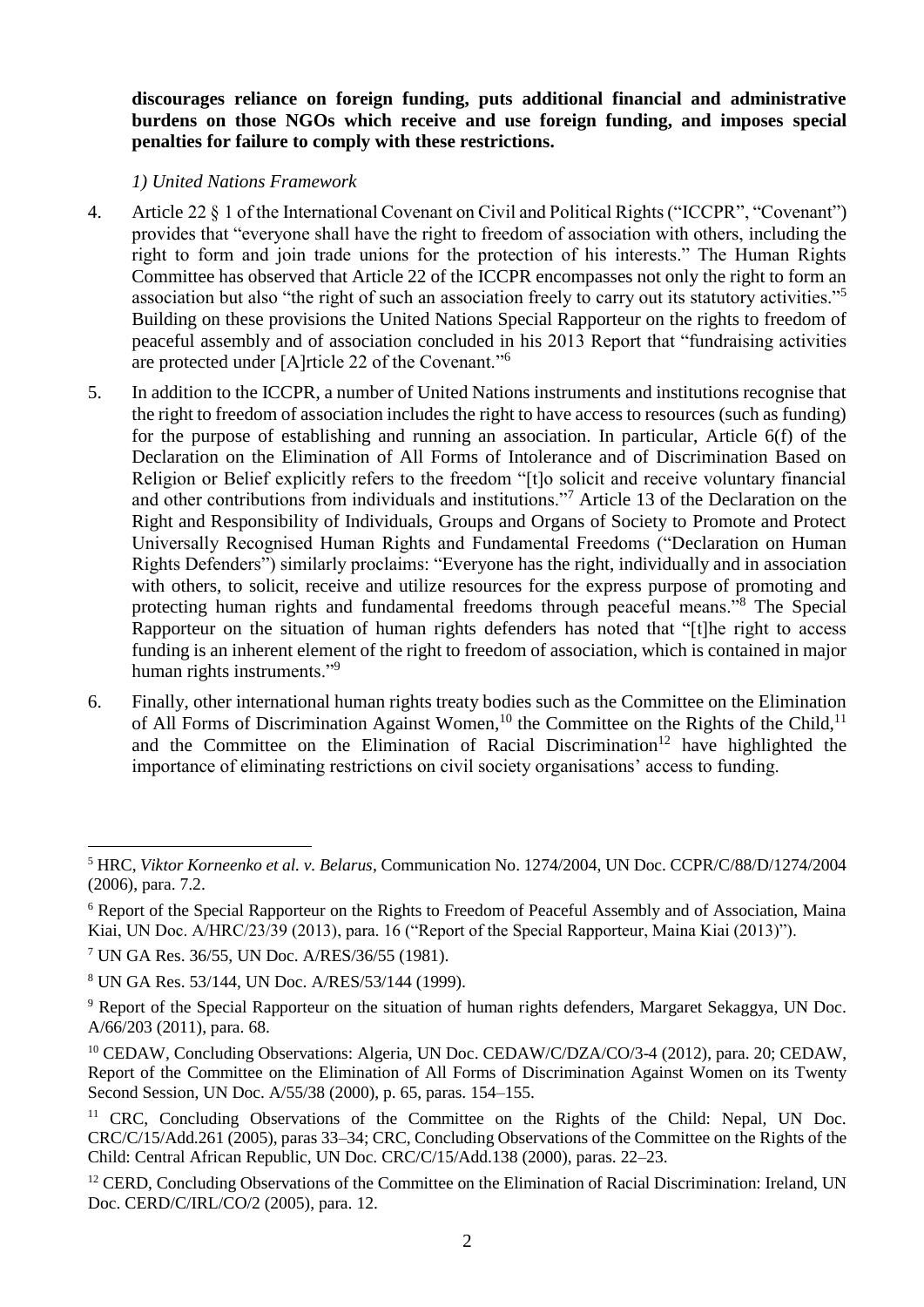7. International law does not draw any distinction between funding received from foreign, domestic or international donors.<sup>13</sup> The United Nations Human Rights Council has specifically called upon states to ensure that "no law should criminalize or delegitimize activities in defence of human rights on account of the origin of funding thereto<sup> $n\bar{1}4$ </sup> and to ensure that states "do not discriminatorily impose restrictions on potential sources of funding aimed at supporting the work of human rights defenders".<sup>15</sup> The United Nations Special Representative of the Secretary-General on human rights defenders has noted that "[g]overnments must allow access by NGOs to foreign funding as a part of international cooperation, to which civil society is entitled to the same extent as [g]overnments."<sup>16</sup> The Human Rights Committee has condemned foreign funding restrictions for NGOs when considering states' periodic reports under Article 40 of the ICCPR.<sup>17</sup>

#### *2) Regional Human Rights Systems*

#### *Council of Europe*

8. In 2007 the Committee of Ministers of the Council of Europe adopted a Recommendation on the legal status of non-governmental organisations in Europe in which it affirmed that "NGOs should be free to solicit and receive funding – cash or in-kind donations – not only from public bodies in their own state but also from institutional or individual donors, another state or multilateral agencies, subject only to the laws generally applicable to customs, foreign exchange and money laundering and those on the funding of elections and political parties."<sup>18</sup> Guidelines on Legislation Pertaining to the Right to Freedom of Association, adopted jointly by the Venice Commission and the Organisation for Security and Cooperation in Europe ("OSCE") provide that "associations shall have the freedom to seek, receive and use financial, material and human resources, whether domestic, foreign or international, for the pursuit of their activities. In particular, states shall not restrict or block the access of associations to resources on the grounds of the nationality or the country of origin of their source, nor stigmatize those who receive such resources."<sup>19</sup> Furthermore, the Conference of International Non-Governmental Organisations of the Council of Europe has repeatedly denounced restrictions on funding of non-governmental organisations.<sup>20</sup>

#### *Inter-American Human Rights System*

9. Article 16 of the American Convention on Human Rights guarantees "[e]veryone … the right to associate freely for ideological, religious, political, economic, labor, social, cultural, sports, or other purposes." The Inter-American Court of Human Rights has emphasised that the right to

1

<sup>&</sup>lt;sup>13</sup> Report of the Special Rapporteur, Maina Kiai (2013), para. 17.

<sup>&</sup>lt;sup>14</sup> Human Rights Council, Protecting Human Rights Defenders, HRC Res. 22/6, UN Doc. A/HRC/22/L.13 (2013), para. 9.

<sup>15</sup> *Id.*

<sup>&</sup>lt;sup>16</sup> Report of the Special Representative of the Secretary-General on human rights defenders, Hina Jilani, UN Doc. A/59/401 (2004), para 82(1).

<sup>&</sup>lt;sup>17</sup> HRC, Concluding Observations of the Human Rights Committee: Egypt, UN Doc. CCPR/CO/76/EGY (2002) para. 21; HRC, Concluding Observations of the Human Rights Committee: Ethiopia, UN Doc. CCPR/C/ETH/CO/1 (2011), para. 25.

<sup>&</sup>lt;sup>18</sup> CoE Committee of Ministers, Recommendation of the Council of Europe Committee of Ministers to Member States on the Legal Status of Non-governmental Organisations in Europe, CM/Rec(2007)14, para. 50.

<sup>&</sup>lt;sup>19</sup> Venice Commission-OSCE Joint Guidelines on Freedom of Association, Guidelines on Legislation Pertaining to the Right to Freedom of Association, Principle 7. URL: [http://www.osce.org/odihr/132371?download=true.](http://www.osce.org/odihr/132371?download=true)

<sup>&</sup>lt;sup>20</sup> Conference of INGOs of the Council of Europe, Resolution Concerning Civil Society in Belarus, CONF/PLE(2012)RES1 (2012); The Opinion of the Expert Council on NGO Law on "The law introducing amendments to certain legislative acts of the Russian Federation regarding the regulation of activities of noncommercial organisations performing the functions of foreign agents", CONF/PLE(2013)REC5 (2013).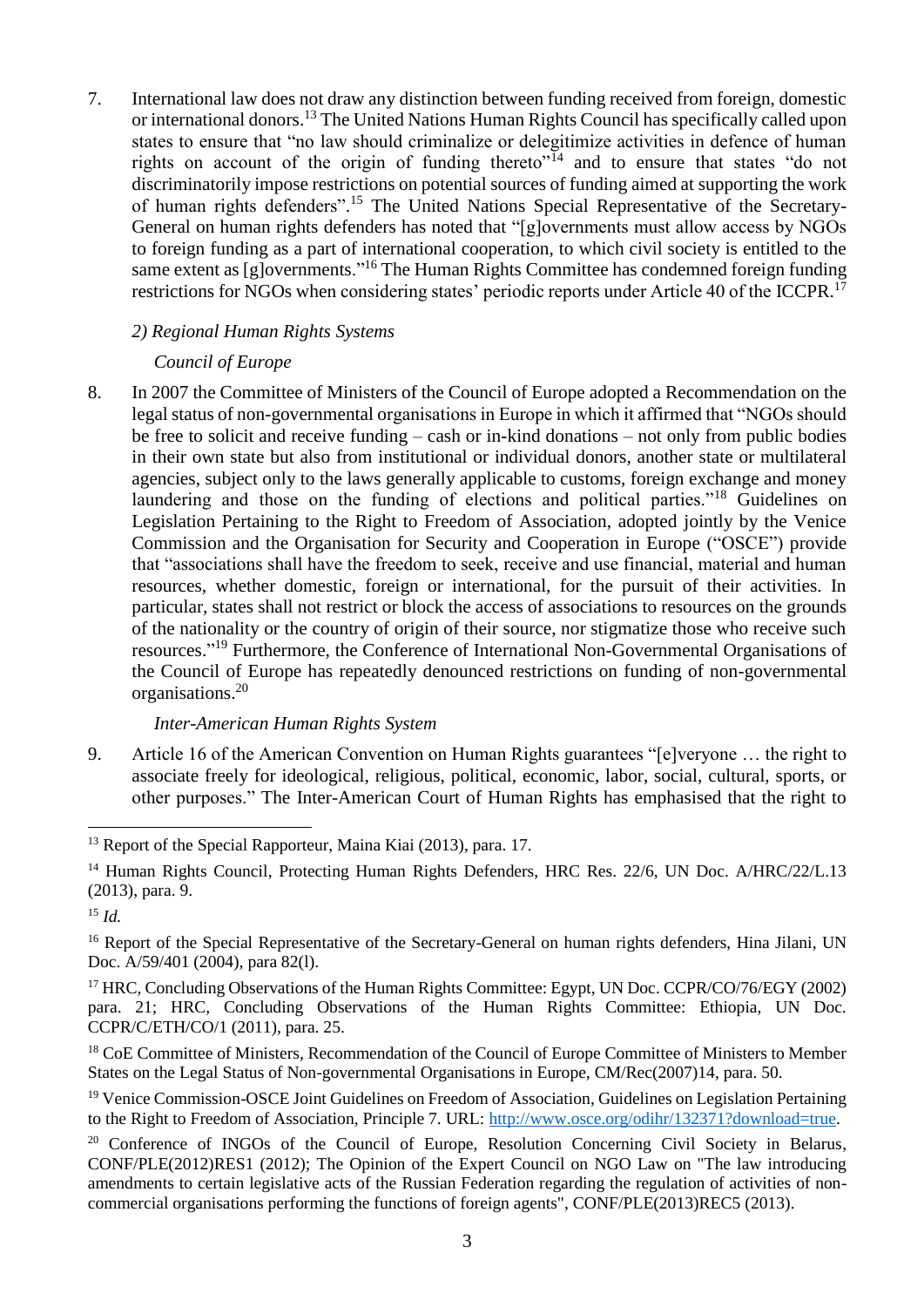freedom of association encompasses the right to "set up and participate freely in nongovernmental organisations, associations or groups involved in human rights monitoring, reporting and promotion."<sup>21</sup> Similarly, the Inter-American Commission on Human Rights ("IACHR") has observed that "the right to receive international funds in the context of international cooperation for the defense and promotion of human rights is protected by freedom of association,"<sup>22</sup> and "[o]ne of the State's duties stemming from freedom of association is to refrain from restricting the means of financing of human rights organizations."<sup>23</sup> The IACHR has also condemned restrictions on foreign funding of human rights defenders advocating for political rights and freedoms as contrary to international law.<sup>24</sup>

### *African Human Rights System*

10. Article 10 § 1 of the African Charter on Human and People's Rights protects the freedom of association by proclaiming that "[e]very individual shall have the right to free association provided that he abides by the law." Although the African Commission on Human and People's Rights has not yet extensively dealt with the issue of limitations on funding received by civil society organisations, it has denounced restrictions on foreign funding for NGOs in Ethiopia.<sup>25</sup> Kenya,  $^{26}$  and Egypt.<sup>27</sup>

## *3) Foreign Agents Act: Interference with the Right of Access to Funding*

- 11. Turning to the Foreign Agents Act, it has been common for Russian officials to claim that the new regulation does not affect in any way the right of Russian NGOs to receive and use funds and other property from abroad.<sup>28</sup> Yet, although there is no outright prohibition, it is clear that the regulatory regime introduced into the Federal Law of 12 January 1996 No. 7-FZ on "On Non-Commercial Organisations" ("Law on NGOs") and other laws by the Foreign Agents Act restricts NGOs' right to have access to funding.
- 12. *First*, it discourages reliance of NGOs on foreign financial support. This is achieved through the use of the pejorative term "foreign agent" *vis-à-vis* NGOs which receive foreign funding and work in the fields of human rights, rule of law, and other areas considered to be "political" under the Foreign Agents Act (Article 2 § 6 of the Law on NGOs); by providing for mandatory registration of such NGOs with the Ministry of Justice in a special register (Article 32 § 7 of the

<sup>1</sup> <sup>21</sup> IACtHR, *Case of Kawas-Fernandez v. Honduras*, Merits, Reparations and Costs, (ser. C.) No. 196 (2009), para 146.

<sup>&</sup>lt;sup>22</sup> IACHR, Democracy and Human Rights in Venezuela, OEA/Ser.L/V/II, Doc. 54 (2009), para. 585; IACHR, Second Report on the Situation of Human Rights Defenders in the Americas, OEA/Ser.L/V/II. Doc. 66 (2011), para. 186.

<sup>&</sup>lt;sup>23</sup> IACHR, Second Report on the Situation of Human Rights Defenders in the Americas, OEA/Ser.L/V/II. Doc. 66 (2011), para. 179.

<sup>24</sup> *Id*., para. 185.

<sup>&</sup>lt;sup>25</sup> ACommHPR, Resolution on the Human Rights Situation in the Democratic Republic of Ethiopia, 51/218 (2012). URL: [http://www.achpr.org/sessions/51st/resolutions/218/.](http://www.achpr.org/sessions/51st/resolutions/218/)

<sup>&</sup>lt;sup>26</sup> ACommHPR, Press Release on the NGO and Media Bills in Kenya (2014). URL: [http://www.achpr.org/press/2014/04/d198/.](http://www.achpr.org/press/2014/04/d198/)

<sup>&</sup>lt;sup>27</sup> ACommHPR, Resolution on Human Rights Abuses in Egypt,  $16/287$  (2014). URL: [http://www.achpr.org/sessions/16th-eo/resolutions/287/.](http://www.achpr.org/sessions/16th-eo/resolutions/287/)

<sup>&</sup>lt;sup>28</sup> E.g.: Annual Town Hall Meeting with Vladimir Putin, 25 April 2013: "If this is activity which seeks to be part of international political process and is funded from abroad, that's not bad, but then we need to know about this, let's make them say – what's wrong about this? Indeed, such activity is not prohibited". URL: <http://kremlin.ru/events/president/news/17976> (in Russian).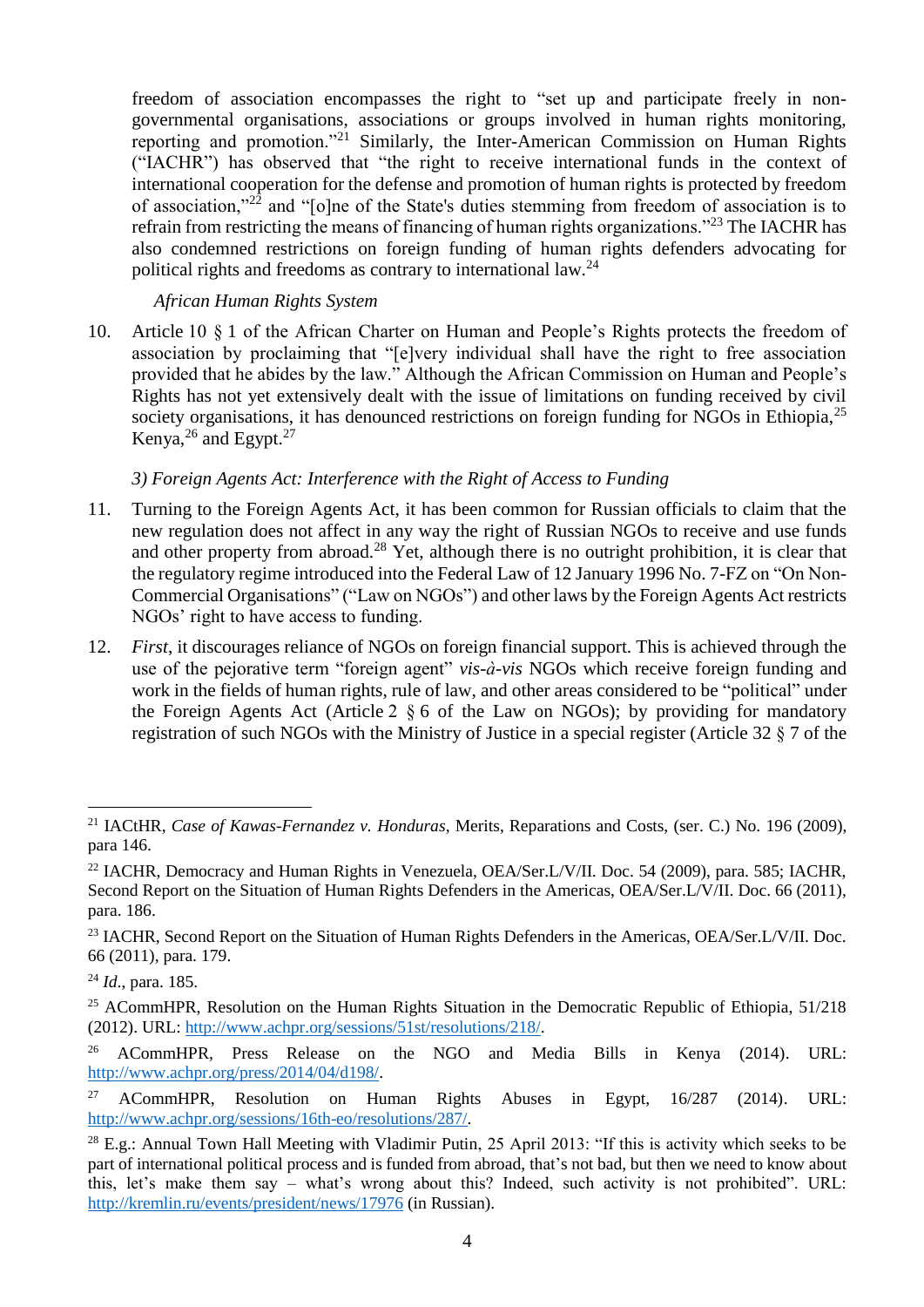Law on NGOs); and by requiring such NGOs to label accordingly all materials they issue and/or distribute (Article 24 of the Law on NGOs).

- 13. *Second*, it puts additional financial and administrative burdens on those NGOs which receive and use foreign funding. These include an obligation for such NGOs to submit extra financial and activity reports (once every three months and six months respectively) and independent audit statements (once a year) to the Ministry of Justice (Article 32 §§ 3, 3.2 of the Law on NGOs), as well as routine inspections of such NGOs once a year as opposed to the ordinary regime of one routine inspection per three years (Article 32 § 4.5 of the Law on NGOs). It is estimated that "foreign agent" NGOs are forced to spend annually the average amount of 273 000 Roubles  $(4009)$  Euro) more than other NGOs.<sup>29</sup>
- 14. *Third,* it provides for separate offences with higher penalties under the Code of Administrative Offences of the Russian Federation (Articles 19.7.5-2, 19.34) for failure to comply with the above rules, and even provides for a separate crime of "malicious non-compliance" under the Criminal Code of the Russian Federation (Article 330.1).
- 15. Therefore, by virtue of the Foreign Agents Act and subsequent amendments Russian NGOs are forced either to avoid foreign funding or to endure the above restrictions. Given the international legal framework governing access of NGOs to resources, this regulatory regime interferes with their right to receive and use funding and is thus unlawful unless it falls into any of the permissible limitations of the freedom of association under international law.

## **III. Foreign Funding Restrictions: A Comparative Analysis**

- 16. Under Article 11 of the Convention restrictions of the right to freedom of association are allowed only insofar as they "are prescribed by law and are necessary in a democratic society in the interests of national security or public safety, for the prevention of disorder or crime, for the protection of health or morals or for the protection of the rights and freedoms of others". The Court has earlier held that "the exceptions set out in Article 11 are to be construed strictly", "only convincing and compelling reasons can justify restrictions on freedom of association", and "the States have only a limited margin of appreciation, which goes hand in hand with rigorous European supervision."<sup>30</sup> Analysis in this section focuses on legitimate aims of foreign funding restrictions recognised in the Council of Europe and other relevant national jurisdictions.
- **17. Summary:** *First***, traditional restrictions related to national security or public safety (enforcement of laws on customs, foreign exchange, prevention of terrorism financing and money laundering, and those on the funding of elections and political parties) have not been relied upon by the Russian authorities as justification for the Foreign Agents Act and are in any event inapplicable in this case.** *Second***, disclosure and reporting requirements for lobbyists controlled by foreign principals, provided for by the United States Foreign Agents Registration Act, are fundamentally different from the restrictions introduced by the Foreign Agents Act in Russia.** *Third***, protection of sovereignty and prevention of "foreign interference" are not legitimate aims with respect to foreign funding restrictions on civil society.**

#### *1) Traditional Restrictions Related to National Security or Public Safety*

**.** 

18. Recommendation CM/Rec(2007)14 of the Council of Europe Committee of Ministers to Member States on the legal status of non-governmental organisations in Europe provides that the freedom

<sup>&</sup>lt;sup>29</sup> Social Information Agency, "What Is the Price of "Foreign Agent" Status? Lawyers Counted the Costs". URL: <https://www.asi.org.ru/news/2015/11/26/107822/> (in Russian).

<sup>30</sup> ECtHR, *United Macedonian Organisation Ilinden and Others v. Bulgaria*, app. no. 59491/00 (2006), para. 61.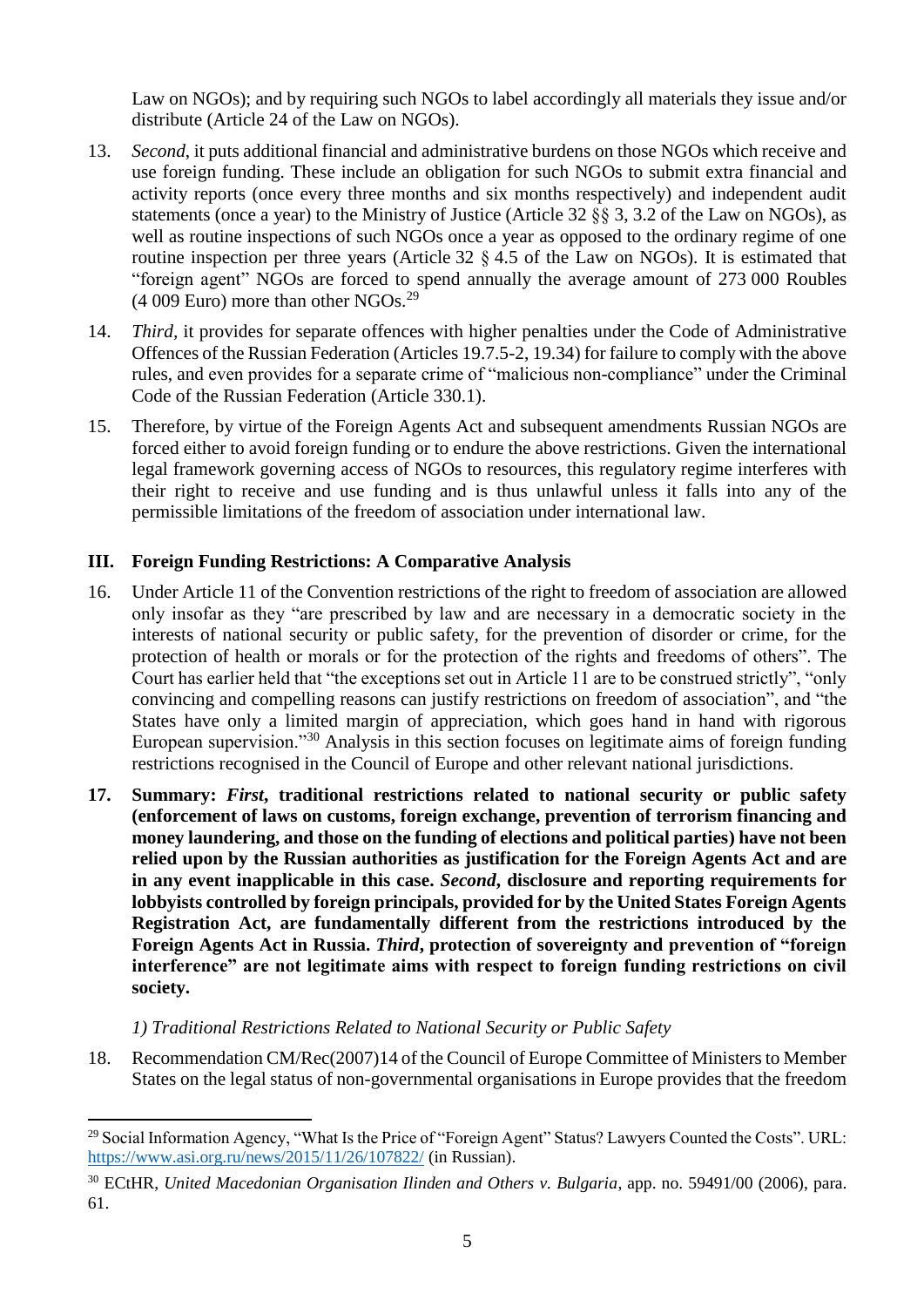of NGOs to solicit and receive funding, including from non-domestic sources, is "subject only to the laws generally applicable to customs, foreign exchange and money laundering and those on the funding of elections and political parties. $131$ 

- 19. Yet, pursuit of these interests, although related to the protection of national security or public safety, requires a strictly proportionate approach to any restrictions on freedom of association. By way of an example, the Financial Action Task Force (FATF), an intergovernmental body addressing the issue of money-laundering and terrorist financing, acknowledges that measures taken to prevent the risk of terrorist financing abuse in the non-profit sector, such as risk-based supervision, monitoring, and information gathering, should not disrupt or discourage legitimate activities of NGOs and should not unduly restrict their ability to access financial resources.<sup>32</sup> Restrictive measures must be the least intrusive and must not target all civil society associations disregarding their risk to be misused for terrorist financing on the basis of analysis of their purpose, activities, size, and location of operation. FATF directly states that "detailed registration procedures for [NGOs], additional reporting requirements, <...> and an external audit of the organization, may not be appropriate for <...> those [NGOs] facing little to no [terrorist financing] risk."<sup>33</sup> FATF recommendations do not contain any indications that heightened scrutiny in the absence of evidence of any illegal activity would serve any legitimate purpose. The practice of the Council of Europe Member States makes it clear that the mere fact that income is obtained from abroad does not automatically lead to an additional reporting burden on an NGO in the context of anti-terrorism legislation. Usually, legislation on combating terrorism demonstrates that additional reporting requirements are imposed depending on the area of activities of a legal entity, the amount of money involved in a particular transaction<sup>34</sup> or in case a transaction qualifies as "suspicious" or "unusual".<sup>35</sup> Even if legal provisions specifically target NGOs as a "reporting person" under anti-terrorism legislation, as it is established in Armenia,<sup>36</sup> Bosnia and Herzegovina,  $37$  or Estonia,  $38$  there are no differences between obligations of NGOs and other legal entities under such regulation.
- 20. The Russian authorities have never relied on the legitimate aims listed above as justification for the Foreign Agents Act. In any event, the "foreign agents" regime is unrelated to the advancement of any of those aims, and any reference to them can hardly be regarded as genuine. As has been noted by three United Nations Special Rapporteurs with respect to a similar law passed in Hungary in June 2017 (on this law, see also below), "[w]hile fighting money laundering and

<sup>32</sup> FATF, International Standards on Combating Money Laundering and the Financing of Terrorism and Proliferation (2012), updated June 2017, at 11, 53 § 4(e). URL: [http://www.fatf-](http://www.fatf-gafi.org/media/fatf/documents/recommendations/pdfs/FATF%20Recommendations%202012.pdf)

[gafi.org/media/fatf/documents/recommendations/pdfs/FATF%20Recommendations%202012.pdf.](http://www.fatf-gafi.org/media/fatf/documents/recommendations/pdfs/FATF%20Recommendations%202012.pdf)

**.** 

<sup>33</sup> FATF, Report on Best Practices on Combating the Abuse of Non-profit Organizations (Recommendation 8), adopted in June 2015, §15, §23. URL: [http://www.fatf-gafi.org/media/fatf/documents/reports/BPP-combating](http://www.fatf-gafi.org/media/fatf/documents/reports/BPP-combating-abuse-non-profit-organisations.pdf)[abuse-non-profit-organisations.pdf.](http://www.fatf-gafi.org/media/fatf/documents/reports/BPP-combating-abuse-non-profit-organisations.pdf)

 $34$  E.g., Kingdom of Denmark, Act on Measures to Prevent Money Laundering and Financing of Terrorism, No. 1022, 13 August 2013, Art. 16(3). URL: [http://www.legislationline.org/topics/topic/5/country/34.](http://www.legislationline.org/topics/topic/5/country/34)

<sup>35</sup> E.g., Republic of Latvia, Law "On the Prevention of Laundering the Proceeds from Criminal Activity and Terrorism Financing", 17 July 2008, Art. 3(4). URL: [https://likumi.lv/doc.php?id=178987.](https://likumi.lv/doc.php?id=178987)

<sup>36</sup> Republic of Armenia, Law "On Combating Money Laundering and Terrorism Financing", 26 May 2008, Art. 26. URL: https://www.anti-moneylaundering.org/Document/Default.aspx?DocumentUid=DA880436-E0D0- 4CAF-A8A2-400740847774.

<sup>37</sup> Bosnia and Herzegovina, Law "On the Prevention of Money Laundering", Art. 3 (14) (a). URL: [http://www.legislationline.org/topics/topic/5/country/40.](http://www.legislationline.org/topics/topic/5/country/40)

<sup>38</sup> Republic of Estonia, Act "On Money Laundering and Terrorist Financing Prevention", 19 December 2007, Art. 3, 21 § 3. URL[: https://www.riigiteataja.ee/en/eli/523122013005/consolide.](https://www.riigiteataja.ee/en/eli/523122013005/consolide)

<sup>&</sup>lt;sup>31</sup> CoE Committee of Ministers, Recommendation of the Council of Europe Committee of Ministers to Member States on the Legal Status of Non-governmental Organisations in Europe, CM/Rec(2007)14, para. 50.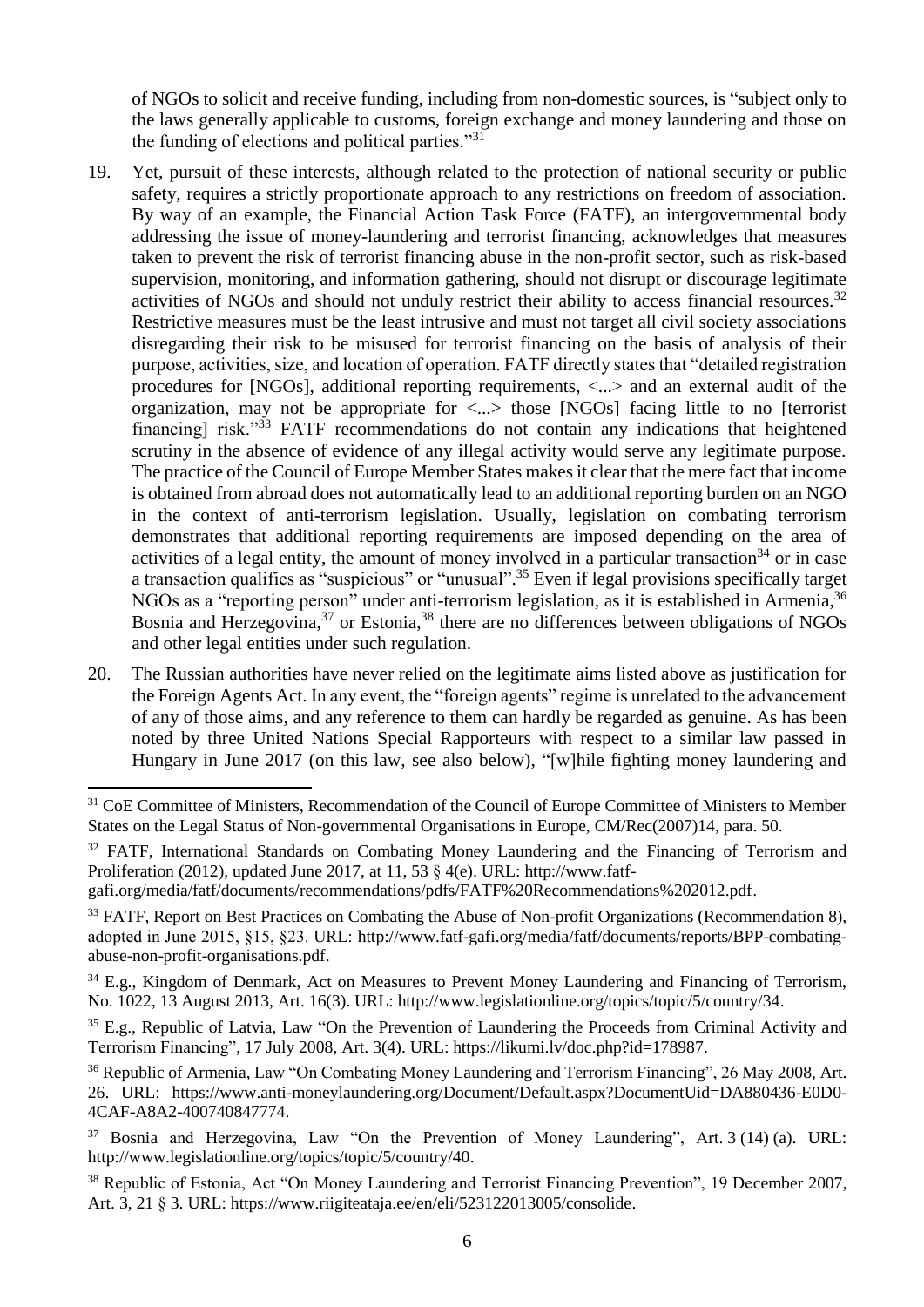terrorism funding (which are stated as concerns in the preamble) are indeed legitimate and important State interests, it is unclear how forcing NGOs to register as 'foreign-supported organizations' furthers those State interests."<sup>39</sup>

*2) Disclosure and Reporting Requirements for Lobbyists Controlled by Foreign Principals (U.S. Foreign Agents Registration Act)*

21. Various Russian officials as well as drafters of the Foreign Agents Act have repeatedly asserted that it is modelled on the United States Foreign Agents Registration Act of 1938 (22 U.S.C. § 611-621) ("FARA").<sup>40</sup> However, these two laws are fundamentally different from each other. The most important differences relate to the requirement of a principal-agent relationship under FARA and the scope of activities covered by FARA.

*Requirement of Principal-Agent Relationship under FARA*

- 22. FARA, unlike the Foreign Agents Act in Russia, requires evidence of a principal-agent relationship between the "foreign agent" and its "foreign principal", meaning high level of dependence and control between the domestic association or individual and its foreign donor.
- 23. Under Article 2 § 6 of the Law on NGOs the mere fact that a Russian NGOs participating in "political activity" receives funding from abroad is sufficient to be considered a "foreign agent". It is not necessary to prove that the NGOs is acting "in the interest of" any foreign entity. In contrast, according to the current version of  $\S 611(c)$  of FARA, in order to consider a person a "foreign agent", the government must prove in each specific instance that the person (a) is acting "at the order, request, or under the direction or control of a foreign principal," and (b) "in the interests of such a foreign principal." These two conditions are cumulative. Moreover, since 1966, § 613(d)(2) of FARA has explicitly provided that activities not undertaken primarily in a foreign interest do not require registration.
- 24. These legislative criteria have been reflected in the case law of the Unites States courts. In *Attorney General of the United States v. Irish Northern Aid Committee*, the United States District Court for the Southern District of New York declared the Irish Northern Aid Committee ("Committee") a "foreign agent" according to FARA and declared the Provisional Irish Republican Army ("IRA") its "foreign principal". The court found that the Committee was established by the IRA and, acting upon the direct order of the IRA, collected funds in the United States for the humanitarian and military needs of the Irish republican movement.<sup>41</sup> On the contrary, in *Attorney General of the United States v. Irish People, Inc.*, the United States Court of Appeals for the District of Columbia Circuit refused to declare *The Irish People*, a local newspaper, an agent of the Committee and, thus, a "foreign agent" of the IRA according to FARA.<sup>42</sup> The court held that, while (a) the Committee was providing financial support to the newspaper; (b) there were similarities in the political views of the Committee's leadership and that of the newspaper; and (c) some positions on the newspaper's editorial staff were filled by individuals from the Committee, in aggregate these facts were nevertheless insufficient to declare that the newspaper was under the control of the Committee. Moreover, the court spoke in favour

**.** 

<sup>&</sup>lt;sup>39</sup> Letter of the Special Rapporteur on the promotion and protection of the right to freedom of opinion and expression, the Special Rapporteur on the rights to freedom of peaceful assembly and of association, and the Special Rapporteur on the situation of human rights defenders addressed to the Government of Hungary of 9 May 2017 concerning the Bill T/14967 on the Transparency of Organizations Financed from Abroad. URL: [http://www.ohchr.org/Documents/Issues/Opinion/Legislation/OL-HUN-2-2017.pdf.](http://www.ohchr.org/Documents/Issues/Opinion/Legislation/OL-HUN-2-2017.pdf)

<sup>40</sup> E.g., *Interview with Irina Yarovaya, Draft Law on NGOs-'Foreign Agents' is Identical with Contemporary Foreign Legislation – Yarovaya*, 29 June 2012. URL:<http://er.ru/news/87096/> (in Russian); Annual Town Hall Meeting with Vladimir Putin, 25 April 2013. URL:<http://kremlin.ru/events/president/news/17976> (in Russian).

<sup>&</sup>lt;sup>41</sup> Attorney General of the United States v. Irish Northern Aid Committee, 530 F.Supp. 241 (1981).

<sup>42</sup> Attorney General of the United States v. Irish People, Inc., 796 F.2d 520 (1986).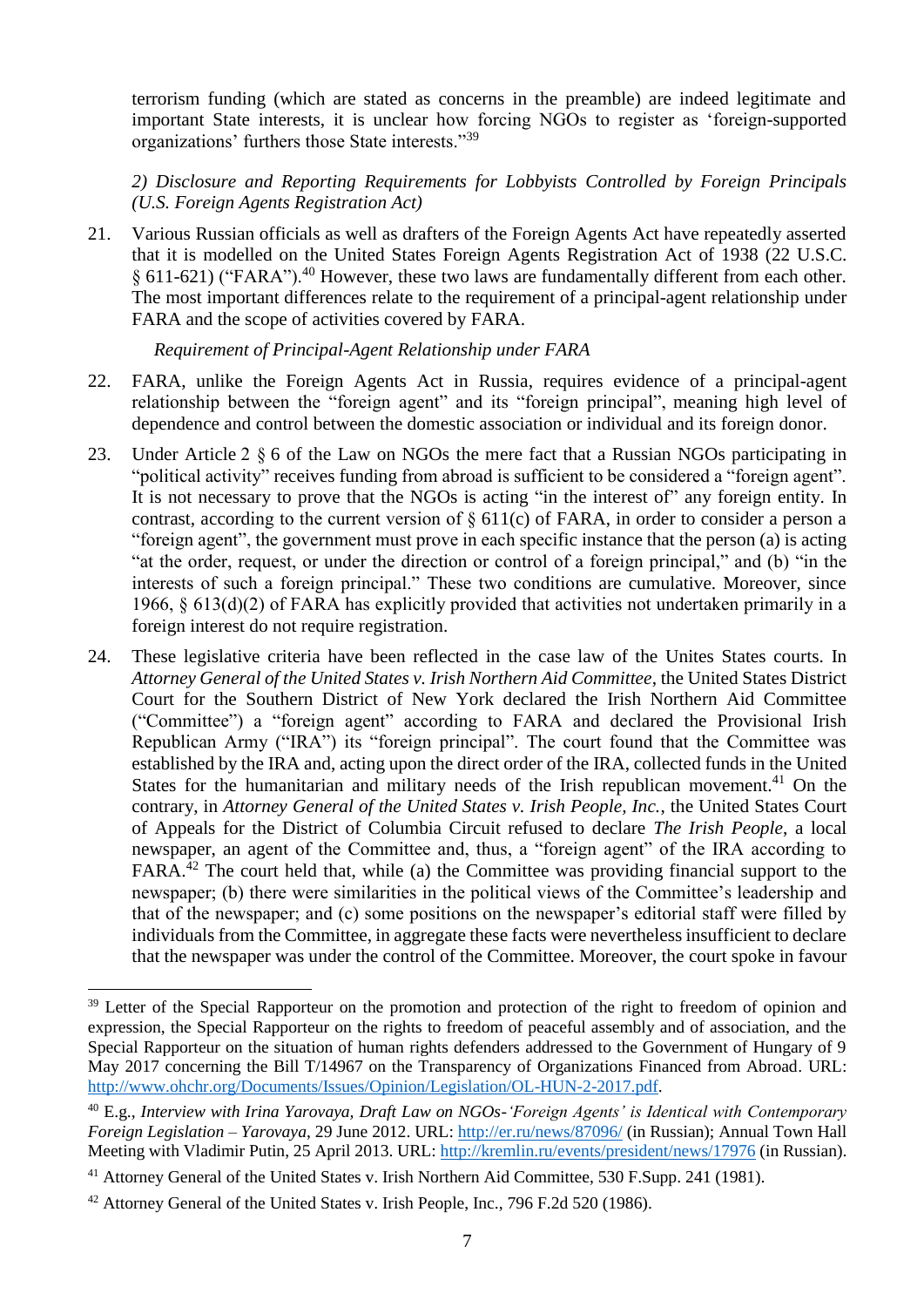of a limited understanding of the term "foreign agent", stating, "Congress was particularly concerned that registration would not be imposed to stifle internal debate on political issues by citizens sympathetic to the views of foreigners but free from foreign direction or control."<sup>43</sup>

25. The current FARA register of "foreign agents" consists almost exclusively of commercial and other representatives of foreign states and international organisations, as well as advertising and lobbying agencies that openly admit to promoting the interests of their "foreign principals" as their main purpose. If the United States Department of Justice considers an organisation as a "foreign agent" which evades registration, then the Department must overcome a high burden of proof. Over the past twenty years there have only been two instances of successful prosecutions for violations of FARA registration requirement. In *United States v. Siljander*, it was proven that Global Strategies, Inc., a consultancy, was paid to lobby the interests of the Islamic American Relief Agency before U.S. government agencies.<sup>44</sup> *United States v. Fai* dealt with the systemic financing of the Kashmiri American Council ("KAC"), an American NGO, by certain organs of the government of Pakistan in order to influence U.S. officials regarding self-rule in Kashmir.<sup>45</sup>

*FARA Focuses on Lobbying, Consulting, and Publicity Services – Not Civil Society*

- 26. The definition of "political activity" in § 611(o) FARA, read together with four specific types of activity that constitute the status of a "foreign agent" § 611(c) of FARA, is generally understood to refer to lobbying, meaning direct verbal or written interaction with United States officials on behalf of a client about making changes to legislation or bylaws, implementing state programs, or confirming an individual for government positions.<sup>46</sup> When the term "political activity" was introduced into FARA in 1966, the only examples of "political activity" discussed during the drafting process were instances of economic lobbying, namely related to taxation and foreign capital investments.<sup>47</sup> Moreover, in the interest of eliminating the possibility of overbroad interpretation of this term, lawmakers specifically inserted a safeguard clause into § 613(d) of FARA saying that any activity "not serving predominantly a foreign interest" is not subject to registration. Commentators note that by introducing the term "political activity" Congress tried to narrow and sharpen the scope of FARA, and not broaden or erode it.<sup>48</sup>
- 27. The current FARA register is dominated by organisations that provide paid services aimed at influencing the decision-making process of United States government agencies,<sup>49</sup> collection of information and political consultancy services,<sup>50</sup> and publicity services.<sup>51</sup>

**.** 

<sup>43</sup> *Id.*, at 524.

<sup>44</sup> *United States v. Mark Deli Siljander*, Criminal Action No. 07-CR-00087-07-W-NKL, Plea Agreement. URL: www.fara.gov/docs/DE%20539\_Siljander%20Plea.pdf.

<sup>45</sup> *United States v. Syed Ghulam Nabi Fai*, Criminal Case No. 1:11-CR-00561-LO, Plea Agreement. URL: www.investigativeproject.org/documents/case\_docs/1849.pdf.

<sup>46</sup> This definition can be found in the Lobbying Disclosure Act, 2 U.S.C. § 1602.

<sup>47</sup> See Francis O'Hara, *The Foreign Agents Registration Act: The Spotlight of Pitiless Publicity*, 10 VILL. L.R. 435, 451-53 (1965).

<sup>48</sup> See Gerald McLaughlin, *Foreign Agents Registration Act: Proposed Amendments*, 40 N.Y.U. L. REV. 311, 316-17.

<sup>49</sup> E.g., BGB Group lobbies to the Committee on Foreign Investment in the United States on behalf of China, Greece, Haiti, Italy, Japan, Saudi Arabia, and South Korea. URL: [http://www.fara.gov/docs/6206-Registration-](http://www.fara.gov/docs/6206-Registration-Statement-20140121-1.pdf)[Statement-20140121-1.pdf.](http://www.fara.gov/docs/6206-Registration-Statement-20140121-1.pdf)

<sup>50</sup> E.g., McBee Strategic Consulting, LLC, consults the Embassy of Nigeria in the United States. URL: [http://www.fara.gov/docs/6176-Registration-Statement-20130801-1.pdf.](http://www.fara.gov/docs/6176-Registration-Statement-20130801-1.pdf)

<sup>&</sup>lt;sup>51</sup> E.g., Coyne Public Relations, LLC, provides advertising services for official tourist representatives of Hong Kong and South Africa in the Unites States. URL: [http://www.fara.gov/docs/6177-Registration-Statement-](http://www.fara.gov/docs/6177-Registration-Statement-20130807-1.pdf)[20130807-1.pdf.](http://www.fara.gov/docs/6177-Registration-Statement-20130807-1.pdf)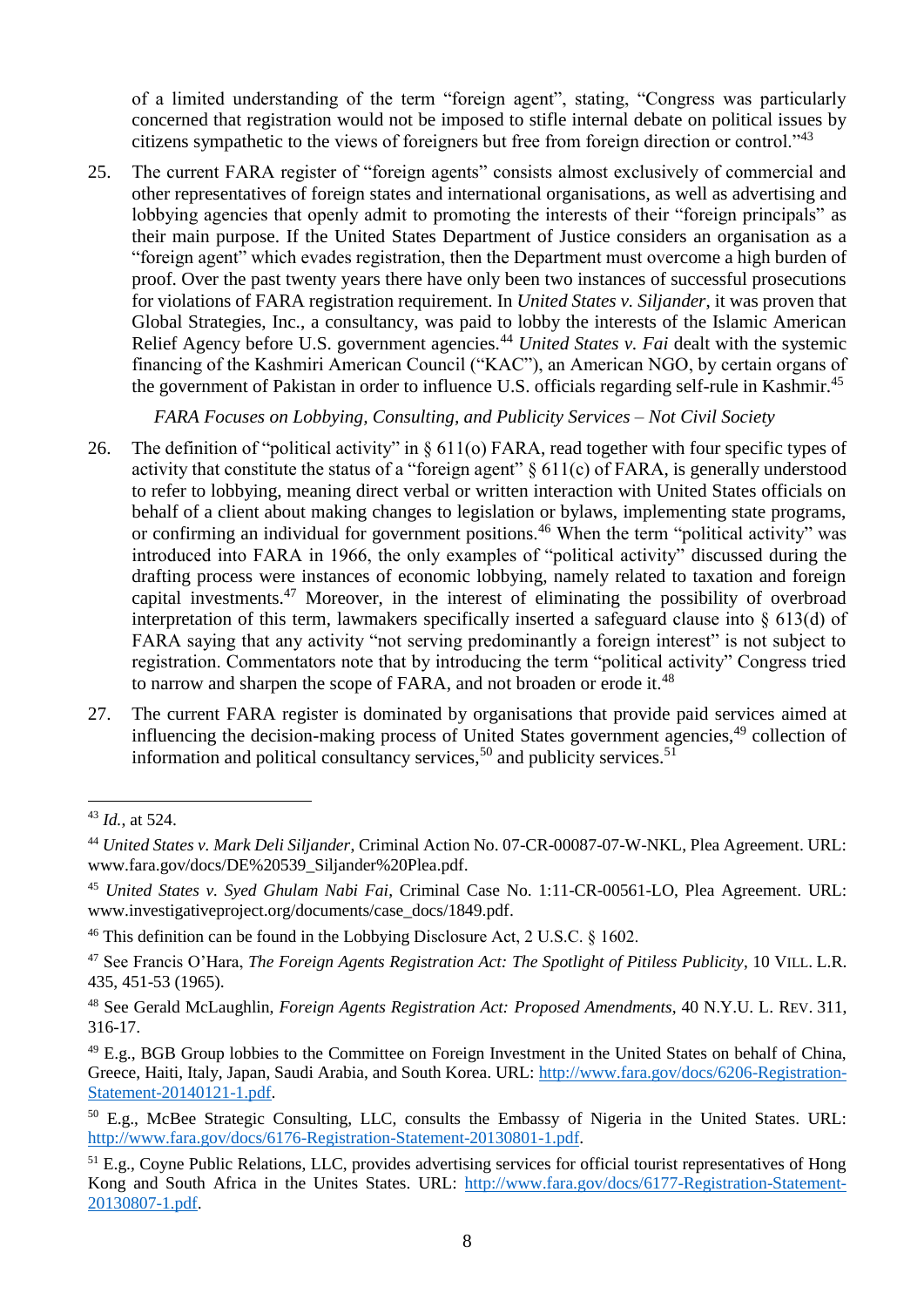- 28. Civil society organisations which work in the fields of human rights, democracy, the rule of law, and social assistance in the United States and receive foreign funding are not subject to registration as "foreign agents". Those few NGOs that are included in the registry of "foreign agents" openly admit that their actions fall under one of the four criteria in § 611(c) of FARA. For example, the United States office of the National Coalition of Syrian Revolution and Opposition Forces represents the interests of the Syrian opposition—a "foreign principal"—in dealing with United States government agencies,<sup>52</sup> and the All Pakistan Muslim League collects donations for a Pakistan political party.<sup>53</sup>
- 29. Summing up, regulation established by FARA does not target civil society and does not apply to NGOs' activities in the fields of human rights, democracy, the rule of law, and social assistance. NGOs currently included in the register of "foreign agents" in Russia would not be covered by FARA. To the extent the Russian authorities refer to FARA as a model for the Foreign Agents Act, such references are erroneous and misleading.

## *3) Protection of Sovereignty and Prevention of "Foreign Interference"*

- 30. As follows from the Explanatory Note to the Foreign Agents Act, it was enacted with the aim of "ensuring the needed openness and transparency" of foreign funding received by Russian NGOs.<sup>54</sup> However, it transpires from public statements by various Russian officials that the underlying reason behind the move towards greater transparency of NGOs was the need to expose and limit "foreign influence" on (or "foreign interference" into) the Russian society.<sup>55</sup> The Explanatory Note reinforces this interpretation, arguing that "the draft law seeks to provide the Russian society with proper elements of control over activities of non-commercial organisations funded by foreign sources and pursuing political goals".<sup>56</sup> The aim of the Foreign Agents Act is, in other words, to protect national sovereignty.
- 31. Considerations of this kind may not be used as a lawful ground for foreign funding restrictions on civil society. It is important to note that "transparency" is hardly a legitimate aim *per se*. Rather, it is a means towards the fulfilment of other aims (as, for example, disclosure of financial information by NGOs might contribute to the prevention of money laundering and terrorism financing, thus protecting national security and public safety). However, beyond the narrow contexts of lobbying and funding of elections and political parties, transparency as a means to reinforce national sovereignty to the detriment of the civil society is not a permissible reason for restrictive funding legislation.
- 32. The United Nations Special Rapporteur on the rights to freedom of peaceful assembly and of association considers "protection of State's sovereignty or of the State's traditional values against external interference"<sup>57</sup> to be an impermissible ground for foreign funding restrictions for NGOs. He also dismisses attempts to justify such restrictions by references to established categories such as "national security": "Affirming that national security is threatened when an association receives funding from foreign sources is not only spurious and distorted, but also in contradiction

**<sup>.</sup>** <sup>52</sup> http://www.fara.gov/docs/6164-Registration-Statement-20130408-2.pdf.

<sup>53</sup> http://www.fara.gov/docs/6019-Registration-Statement-20110215-1.pdf.

<sup>&</sup>lt;sup>54</sup> Explanatory Note to the Draft Federal Law No. 102766-6 ("Explanatory Note to the Foreign Agents Act"), at 3. URL: [http://asozd2.duma.gov.ru/main.nsf/\(ViewDoc\)?OpenAgent&arhiv/a\\_dz\\_6.nsf/ByID&0C05ED49C1](http://asozd2.duma.gov.ru/main.nsf/(ViewDoc)?OpenAgent&arhiv/a_dz_6.nsf/ByID&0C05ED49C136DEEF43257A2C00596CAF) [36DEEF43257A2C00596CAF.](http://asozd2.duma.gov.ru/main.nsf/(ViewDoc)?OpenAgent&arhiv/a_dz_6.nsf/ByID&0C05ED49C136DEEF43257A2C00596CAF)

<sup>55</sup> E.g., *Law Does Not Prohibit But Requires Disclosure. Registration of 'Foreign Agents' – a Logical Step for Every Sovereign Country*, comment by Dmitry Vyatkin, 21 November 2012. URL[: http://er.ru/news/93621/](http://er.ru/news/93621/) (in Russian); *Russia NGO Law and Its American 'Counterpart'*, comment by Valentina Matvienko, 27 July 2012. URL: [http://rapsinews.ru/international\\_publication/20120727/263951867.html](http://rapsinews.ru/international_publication/20120727/263951867.html) (in Russian).

<sup>56</sup> Explanatory Note to the Foreign Agents Act, at 3.

<sup>57</sup> Report of the Special Rapporteur, Maina Kiai (2013), paras. 27-34.